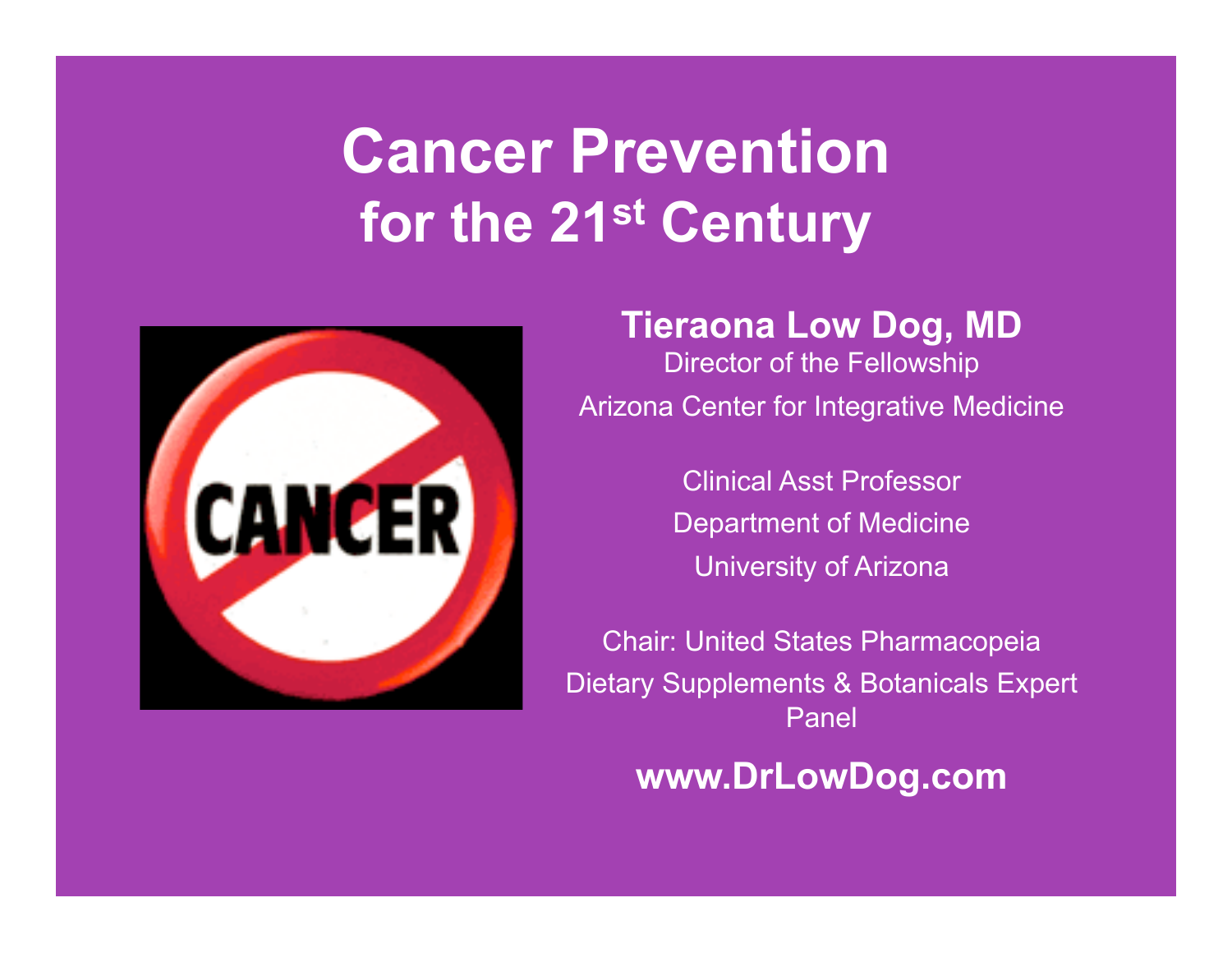

### **Cancer Prevention for the 21st Century**

The National Cancer Institute estimates that roughly one-third of all cancer deaths may be diet and/or lifestyle related. What you eat can hurt you, but it can also help you. Many of the common foods found in grocery stores or organic markets contain cancer-fighting properties, from the antioxidants that neutralize the damage caused by free radicals to the powerful phytochemicals that scientists are just beginning to explore. Could broccoli really help protect against breast cancer? Does eating fish reduce the risk of colorectal cancer? Is green tea really good for you? Can how you live and think influence cancer? Come and explore the role of nutrition and lifestyle in cancer – and how you can give yourself an edge.